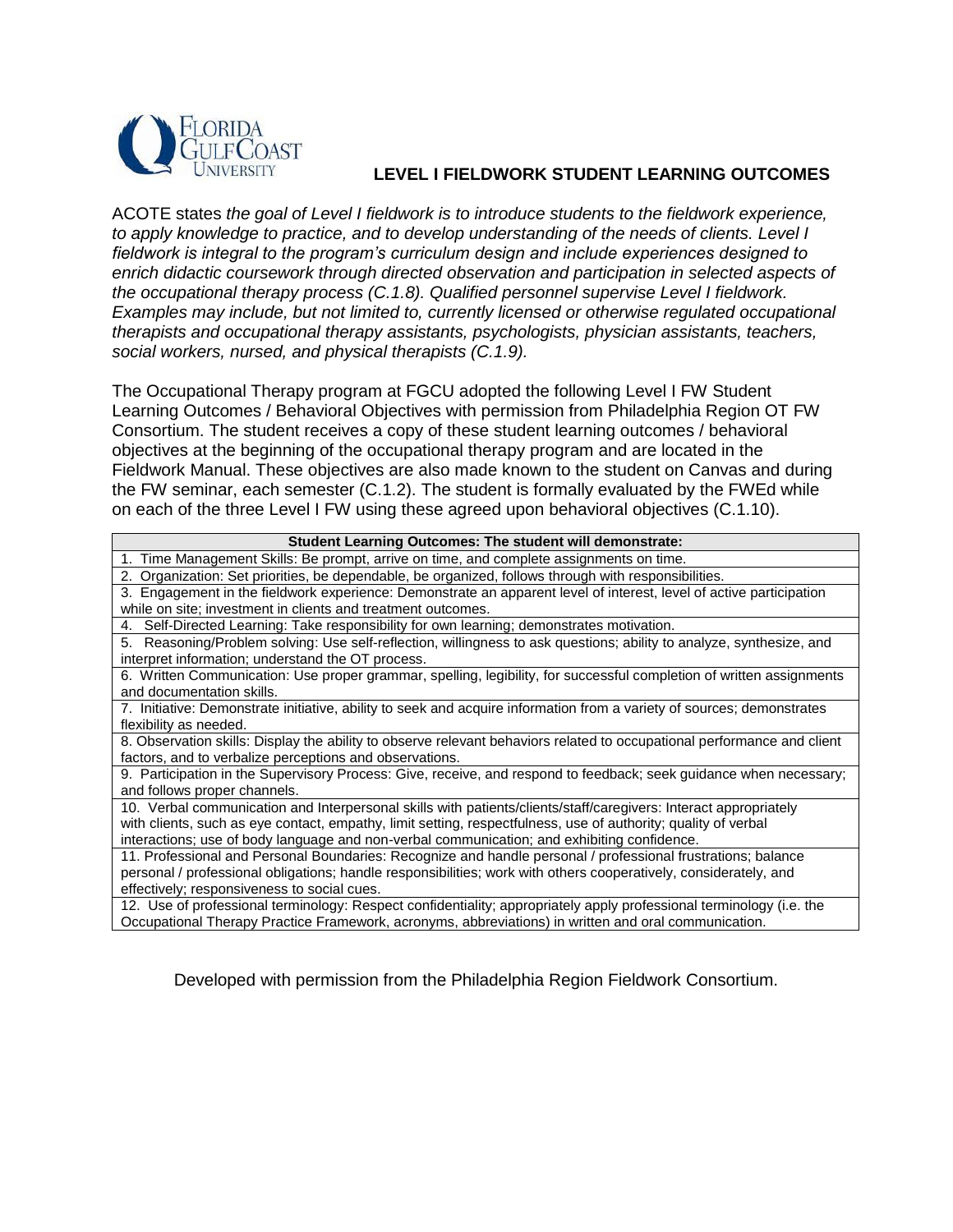## **LEVEL I FIELDWORK EVALUATION GRADING SYSTEM**

**Indicate the student's level of performance using the scale below.** 

| 5 - Exceeds Standards: | Performance is highly skilled and self-initiated. Carries out tasks and activities<br>consistently. Performance is the best expected from any student. |
|------------------------|--------------------------------------------------------------------------------------------------------------------------------------------------------|
| 4 - Meets Standards:   | 80% of the time carries out tasks and activities that meet expectations.<br>This rating is used more frequently than others.                           |
| 3 - Needs Improvement: | 70% of the time carries out required tasks and activities.                                                                                             |
| 2 - Unsatisfactory:    | Opportunities for improvement exist however student has not<br>demonstrated adequate response to feedback.                                             |

**N/A** Did not observe this Professional Behavior and unable to provide a rating.

| 1. Time Management Skills                 |                     |                                                                     |
|-------------------------------------------|---------------------|---------------------------------------------------------------------|
| Rating                                    | <b>Point System</b> | <b>Criteria</b>                                                     |
| <b>Exceeds</b>                            | 5.0                 | Performance is highly skilled and self-initiated. Consistently      |
| <b>Standards</b>                          |                     | demonstrates the ability to be prompt, arrive on time, and          |
|                                           |                     | complete assignments on time.                                       |
| <b>Meets</b>                              | 4.0                 | 70% of the time requires minimal supervision and                    |
| <b>Standards</b>                          |                     | encouragement to be prompt, arrive on time, and complete            |
|                                           |                     | assignments on time.                                                |
| <b>Needs</b>                              | 3.0                 | 80% of the time requires moderate supervision and                   |
| Improvement                               |                     | encouragement to be prompt, arrive on time, and complete            |
|                                           |                     | assignments on time.                                                |
| <b>Unsatisfactory</b>                     | 2.0                 | Requires continual encouragement to be prompt, arrive on time,      |
|                                           |                     | and complete assignments on time.                                   |
| N/A                                       | (4.0)               | Professional Behavior was not observed and unable to provide        |
|                                           |                     | a rating.                                                           |
| 2. Organization                           |                     |                                                                     |
| Rating                                    | <b>Point System</b> | <b>Criteria</b>                                                     |
| <b>Exceeds</b>                            | 5.0                 | Performance is highly skilled and self-initiated. Consistently sets |
| <b>Standards</b>                          |                     | priorities, is dependable, organized, and follows through with      |
|                                           |                     | responsibilities                                                    |
| <b>Meets</b>                              | 4.0                 | 80% of the time sets priorities, is dependable, organized, and      |
| <b>Standards</b>                          |                     | follows through with responsibilities                               |
| <b>Needs</b>                              | 3.0                 | 70 % on the time sets priorities, is dependable, organized, and     |
| Improvement                               |                     | follows through with responsibilities                               |
| <b>Unsatisfactory</b>                     | 2.0                 | Does not set priorities, is not dependable, organized, and does     |
|                                           |                     | not follow through with responsibilities                            |
| N/A                                       | (4.0)               | Professional Behavior was not observed and unable to provide        |
|                                           |                     | a rating.                                                           |
| 3. Engagement in the fieldwork experience |                     |                                                                     |
| Rating                                    | <b>Point System</b> | <b>Criteria</b>                                                     |
| <b>Exceeds</b>                            | 5.0                 | Performance is highly skilled and self-initiated. Consistently      |
| <b>Standards</b>                          |                     | demonstrates apparent level of interest and level of active         |
|                                           |                     | participation; and is always invested in the clients and treatment  |
|                                           |                     | outcomes.                                                           |
| <b>Meets</b>                              | 4.0                 | 80% of the time demonstrates a level of interest, a level of        |
| <b>Standards</b>                          |                     | active participation, and an invested interested in the clients and |
|                                           |                     | treatment outcomes.                                                 |
| <b>Needs</b>                              | 3.0                 | 70% of the time demonstrates a level of interest, a level of        |
| Improvement                               |                     | active participation, and an invested interested in the clients and |
|                                           |                     | treatment outcomes.                                                 |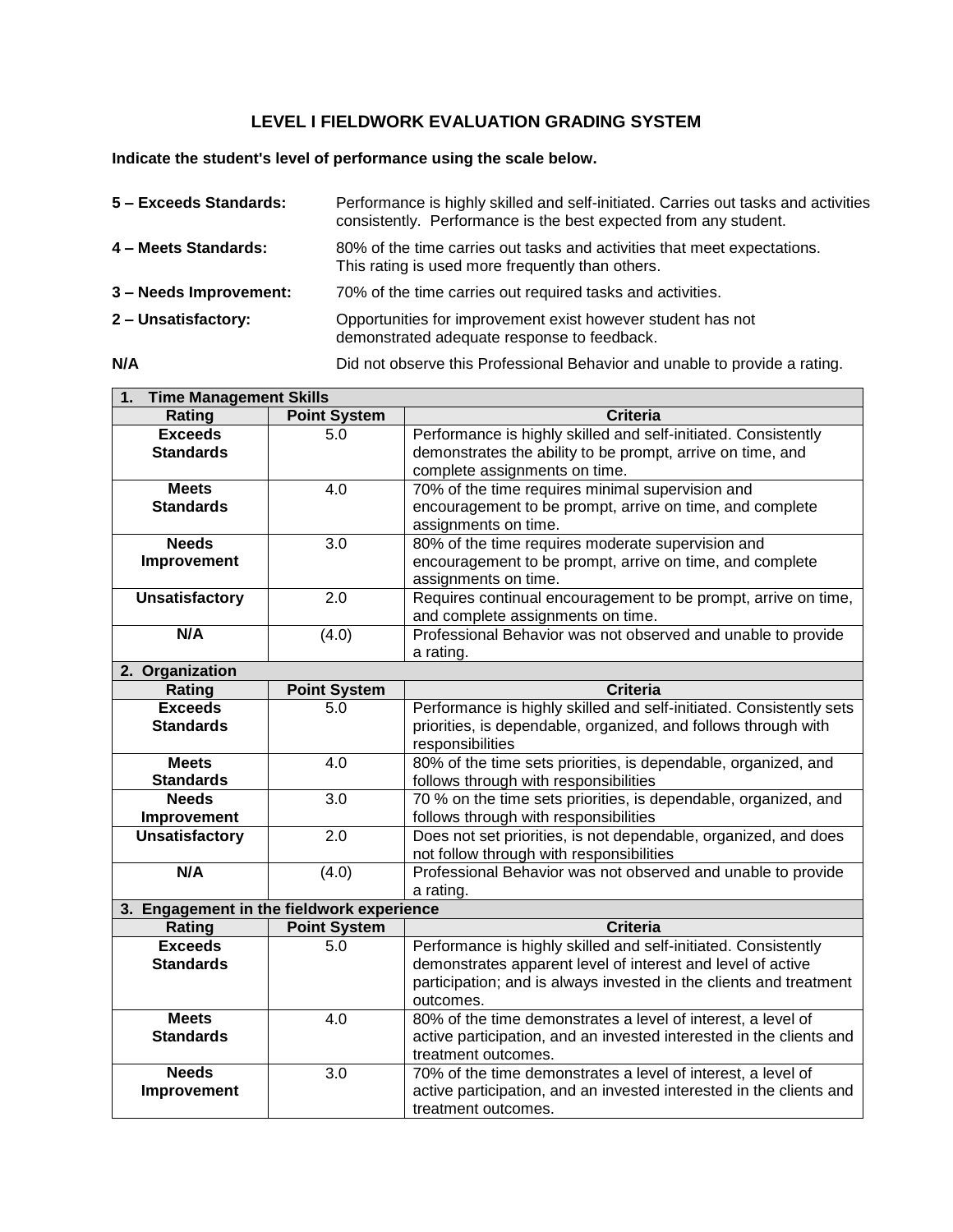|                              | 2.0                 | Does not demonstrates any level of interest, level of active                                                       |
|------------------------------|---------------------|--------------------------------------------------------------------------------------------------------------------|
|                              |                     | participation, and is not invested in clients and treatment                                                        |
|                              |                     | outcomes.                                                                                                          |
| N/A                          | (4.0)               | Professional Behavior was not observed and unable to provide                                                       |
|                              |                     | a rating.                                                                                                          |
| 4. Self-Directed Learning    |                     |                                                                                                                    |
| Rating                       | <b>Point System</b> | Criteria                                                                                                           |
| <b>Exceeds</b>               | 5.0                 | Performance is highly skilled and self-initiated. Consistently                                                     |
| <b>Standards</b>             |                     | demonstrates the ability to take responsibility for own learning<br>and demonstrate motivation.                    |
|                              |                     |                                                                                                                    |
| <b>Meets</b>                 | 4.0                 | 80% of the time demonstrates the ability to take responsibility                                                    |
| <b>Standards</b>             |                     | for own learning and demonstrate motivation.                                                                       |
| <b>Needs</b>                 | 3.0                 | 70% of the time demonstrates the ability to take responsibility                                                    |
| Improvement                  |                     | for own learning and demonstrate motivation.                                                                       |
| <b>Unsatisfactory</b>        | 2.0                 | Does not demonstrates the ability to take responsibility for own                                                   |
|                              |                     | learning and does no demonstrate motivation.                                                                       |
| N/A                          | (4.0)               | Professional Behavior was not observed and unable to provide                                                       |
|                              |                     | a rating.                                                                                                          |
| 5. Reasoning/Problem solving |                     |                                                                                                                    |
| Rating                       | <b>Point System</b> | <b>Criteria</b>                                                                                                    |
| <b>Exceeds</b>               | 5.0                 | Performance is highly skilled and self-initiated. Consistently                                                     |
| <b>Standards</b>             |                     | demonstrates the ability to use self-reflection, willingness to ask                                                |
|                              |                     | questions; ability to analyze, synthesize and interpret                                                            |
|                              |                     | information; understand the OT process.                                                                            |
| <b>Meets</b>                 | 4.0                 | Frequently demonstrates the ability to use self-reflection,                                                        |
| <b>Standards</b>             |                     | willingness to ask questions; ability to analyze, synthesize and                                                   |
| <b>Needs</b>                 | 3.0                 | interpret information; understand the OT process.<br>Occasionally demonstrates the ability to use self-reflection, |
| Improvement                  |                     | willingness to ask questions; ability to analyze, synthesize and                                                   |
|                              |                     | interpret information; understand the OT process.                                                                  |
| <b>Unsatisfactory</b>        | 2.0                 | Does not demonstrates the ability to use self-reflection,                                                          |
|                              |                     | willingness to ask questions; ability to analyze, synthesize and                                                   |
|                              |                     |                                                                                                                    |
|                              |                     |                                                                                                                    |
|                              |                     | interpret information; understand the OT process.                                                                  |
| N/A                          | (4.0)               | Professional Behavior was not observed and unable to provide                                                       |
| 6. Written Communication     |                     | a rating.                                                                                                          |
| Rating                       | <b>Point System</b> | <b>Criteria</b>                                                                                                    |
| <b>Exceeds</b>               | 5.0                 | Performance is highly skilled and self-initiated. Consistently                                                     |
| <b>Standards</b>             |                     | demonstrates the ability to use proper grammar, spelling,                                                          |
|                              |                     | legibility, successful completion of written assignments,                                                          |
|                              |                     | documentation skills.                                                                                              |
| <b>Meets</b>                 | 4.0                 | 80% of the time, demonstrates the ability to use proper                                                            |
| <b>Standards</b>             |                     | grammar, spelling, legibility, successful completion of written                                                    |
|                              |                     | assignments, documentation skills.                                                                                 |
| <b>Needs</b>                 | 3.0                 | 70% of the time, demonstrates the ability to use proper                                                            |
| Improvement                  |                     | grammar, spelling, legibility, successful completion of written                                                    |
|                              |                     | assignments, documentation skills.                                                                                 |
| <b>Unsatisfactory</b>        | 2.0                 | Does not demonstrates the ability to use proper grammar,                                                           |
|                              |                     | spelling, legibility, successful completion of written assignments,<br>documentation skills.                       |
| N/A                          | (4.0)               | Professional Behavior was not observed and unable to provide                                                       |
|                              |                     | a rating.                                                                                                          |
|                              |                     |                                                                                                                    |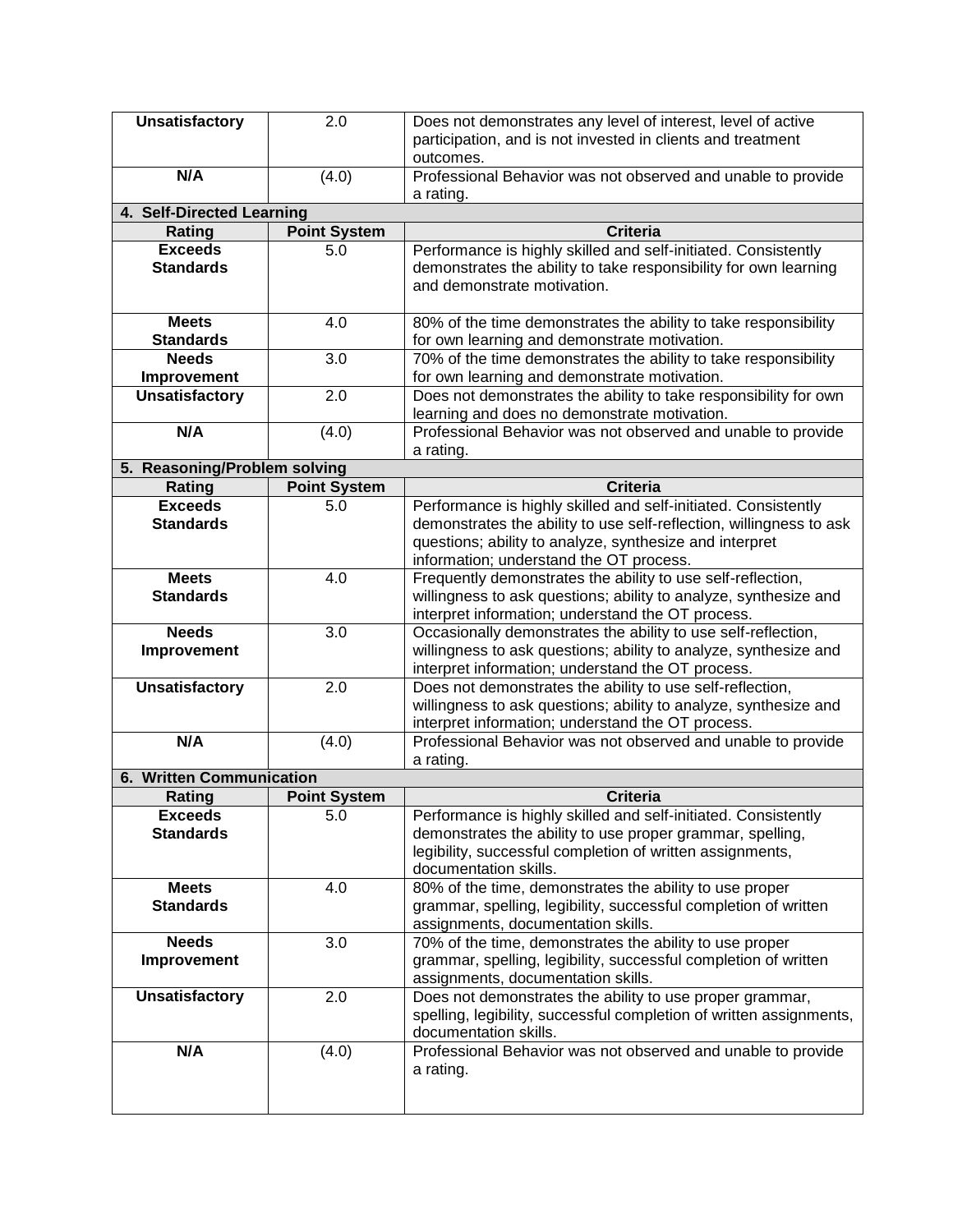| 7. Initiative                               |                     |                                                                     |
|---------------------------------------------|---------------------|---------------------------------------------------------------------|
| Rating                                      | <b>Point System</b> | Criteria                                                            |
| <b>Exceeds</b>                              | 5.0                 | Performance is highly skilled and self-initiated. Consistently      |
| <b>Standards</b>                            |                     | exhibits initiative, ability to seek and acquire information from a |
|                                             |                     | variety of sources; demonstrates flexibility as needed.             |
| <b>Meets</b>                                | 4.0                 | 80% of the time, exhibits initiative, ability to seek and acquire   |
| <b>Standards</b>                            |                     | information from a variety of sources; demonstrates flexibility as  |
|                                             |                     | needed.                                                             |
| <b>Needs</b>                                | 3.0                 | 70% of the time, exhibits initiative, ability to seek & acquire     |
| Improvement                                 |                     | information from sources; demonstrates flexibility.                 |
| <b>Unsatisfactory</b>                       | 2.0                 | Does not exhibit initiative, ability to seek and acquire            |
|                                             |                     | information from a variety of sources; or demonstrate flexibility   |
|                                             |                     | as needed.                                                          |
| N/A                                         | (4.0)               | Professional Behavior was not observed and unable to provide        |
|                                             |                     | a rating.                                                           |
|                                             |                     |                                                                     |
| 8. Observation skills                       |                     |                                                                     |
| Rating                                      | <b>Point System</b> | <b>Criteria</b>                                                     |
| <b>Exceeds</b>                              | 5.0                 | Performance is highly skilled and self-initiated. Consistently      |
| <b>Standards</b>                            |                     | demonstrates the ability to observe relevant behaviors related      |
|                                             |                     | to occupational performance and client factors, and to verbalize    |
|                                             |                     | perceptions and observations.                                       |
| <b>Meets</b>                                | 4.0                 | 80 % of the time demonstrates the ability to observe relevant       |
| <b>Standards</b>                            |                     |                                                                     |
|                                             |                     | behaviors related to occupational performance and client            |
|                                             | 3.0                 | factors, and to verbalize perceptions and observations.             |
| <b>Needs</b>                                |                     | 70% of the time demonstrates the ability to observe relevant        |
| Improvement                                 |                     | behaviors related to occupational performance and client            |
|                                             |                     | factors, and to verbalize perceptions and observations.             |
| <b>Unsatisfactory</b>                       | 2.0                 | Does not demonstrate the ability to observe relevant behaviors      |
|                                             |                     | related to occupational performance and client factors, and         |
|                                             |                     | cannot verbalize perceptions and observations.                      |
| N/A                                         | (4.0)               | Professional Behavior was not observed and unable to provide        |
|                                             |                     | a rating.                                                           |
|                                             |                     |                                                                     |
| 9. Participation in the Supervisory Process |                     |                                                                     |
| Rating                                      | <b>Point System</b> | <b>Criteria</b>                                                     |
| <b>Exceeds</b>                              | 5.0                 | Performance is highly skilled and self-initiated. Consistently      |
| <b>Standards</b>                            |                     | demonstrates the ability to give, receive, and respond to           |
|                                             |                     | feedback; seeks guidance when necessary; follows proper             |
|                                             |                     | channels.                                                           |
| <b>Meets</b>                                | 4.0                 | 80% of the time demonstrates the ability to give, receive, and      |
| <b>Standards</b>                            |                     | respond to feedback; seeks guidance when necessary; follows         |
|                                             |                     | proper channels.                                                    |
| <b>Needs</b>                                | 3.0                 | 70% of the time demonstrates the ability to give, receive, and      |
| Improvement                                 |                     | respond to feedback; seek guidance when necessary; and              |
|                                             |                     | follows proper channels                                             |
| <b>Unsatisfactory</b>                       | 2.0                 | Does not demonstrate the ability to give, receive, or respond to    |
|                                             |                     | feedback; does not seek guidance when needed; and does not          |
|                                             |                     | follow proper channels                                              |
| N/A                                         | (4.0)               | Professional Behavior was not observed and unable to provide        |
|                                             |                     | a rating.                                                           |
|                                             |                     |                                                                     |
|                                             |                     |                                                                     |
|                                             |                     |                                                                     |
|                                             |                     |                                                                     |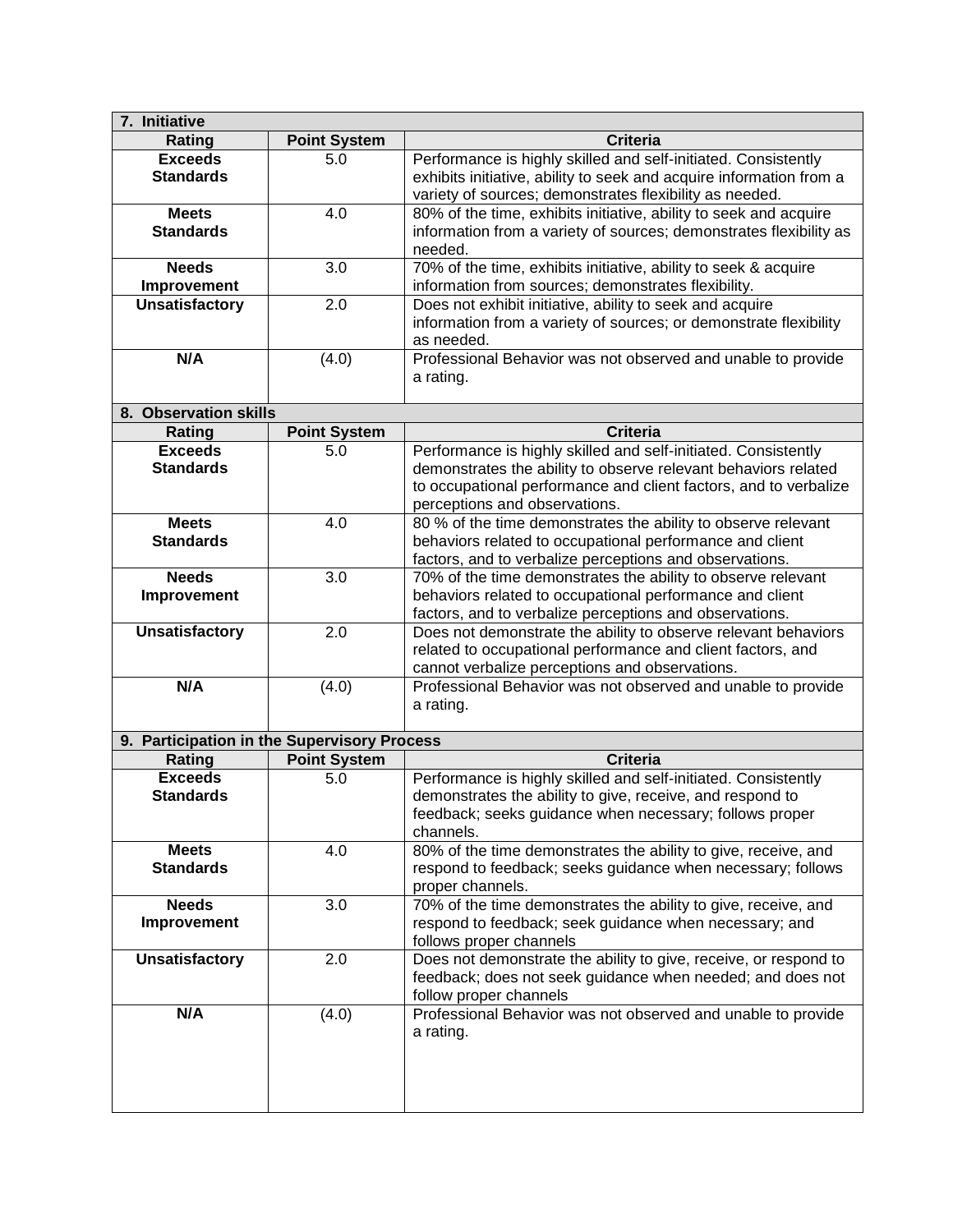| 10. Verbal communication and Interpersonal skills with clients/staff/caregivers |                     |                                                                                         |
|---------------------------------------------------------------------------------|---------------------|-----------------------------------------------------------------------------------------|
| Rating                                                                          | <b>Point System</b> | <b>Criteria</b>                                                                         |
| <b>Exceeds</b>                                                                  | 5.0                 | Performance is highly skilled and self-initiated. Constantly                            |
| <b>Standards</b>                                                                |                     | demonstrates the ability to interact appropriately with                                 |
|                                                                                 |                     | individuals, such as eye contact, empathy, limit setting,                               |
|                                                                                 |                     | respectfulness, use of authority; quality of verbal interactions;                       |
|                                                                                 |                     | use of body language and non-verbal communication; and                                  |
|                                                                                 |                     | exhibits confidence.                                                                    |
| <b>Meets</b>                                                                    | 4.0                 | 80% of the time demonstrates the ability to interact                                    |
| <b>Standards</b>                                                                |                     | appropriately with individuals, such as eye contact, empathy,                           |
|                                                                                 |                     | limit setting, respectfulness, use of authority; quality of verbal                      |
|                                                                                 |                     | interactions; use of body language and non-verbal                                       |
|                                                                                 |                     | communication; and exhibit confidence.                                                  |
| <b>Needs</b>                                                                    | 3.0                 | 70% of the time demonstrates the ability to interact                                    |
| Improvement                                                                     |                     | appropriately with individuals, such as eye contact, empathy,                           |
|                                                                                 |                     | limit setting, respectfulness, use of authority; quality of verbal                      |
|                                                                                 |                     | interactions; use of body language and non-verbal                                       |
|                                                                                 |                     | communication; and exhibit confidence.                                                  |
| <b>Unsatisfactory</b>                                                           | 2.0                 | Does not demonstrate the ability to interact appropriately with                         |
|                                                                                 |                     | individuals, such as eye contact, empathy, limit setting,                               |
|                                                                                 |                     | respectfulness, use of authority; quality of verbal interactions;                       |
|                                                                                 |                     | use of body language and non-verbal communication; and does                             |
| N/A                                                                             |                     | not exhibit confidence.<br>Professional Behavior was not observed and unable to provide |
|                                                                                 | (4.0)               | a rating.                                                                               |
| 11. Professional and Personal Boundaries                                        |                     |                                                                                         |
| Rating                                                                          | <b>Point System</b> | <b>Criteria</b>                                                                         |
| <b>Exceeds</b>                                                                  | 5.0                 | Performance is highly skilled and self-initiated. Constantly                            |
| <b>Standards</b>                                                                |                     | demonstrates ability to recognize and handle personal /                                 |
|                                                                                 |                     | professional frustrations; balance personal / professional                              |
|                                                                                 |                     | obligations; handle responsibilities; work with others                                  |
|                                                                                 |                     | cooperatively, considerately, and effectively; responsiveness to                        |
|                                                                                 |                     | social cues.                                                                            |
|                                                                                 |                     |                                                                                         |
| <b>Meets</b>                                                                    | 4.0                 | 80% of the time demonstrates the ability to recognize and                               |
| <b>Standards</b>                                                                |                     | handle personal / professional frustrations; balance personal /                         |
|                                                                                 |                     | professional obligations; handle responsibilities; work w/others                        |
|                                                                                 |                     | cooperatively, considerately, and effectively; responsiveness to                        |
|                                                                                 |                     | social cues.                                                                            |
|                                                                                 |                     |                                                                                         |
| <b>Needs</b>                                                                    | 3.0                 | 70% of the time demonstrates the ability to recognize and                               |
| Improvement                                                                     |                     | handle personal / professional frustrations; balance                                    |
|                                                                                 |                     | personal/professional obligations; handle responsibilities; work                        |
|                                                                                 |                     | with others cooperatively, considerately, and effectively;                              |
|                                                                                 |                     | responsiveness to social cues.                                                          |
| <b>Unsatisfactory</b>                                                           | 2.0                 | Does not demonstrates the ability to recognize or handle                                |
|                                                                                 |                     | personal / professional frustrations; balance personal /                                |
|                                                                                 |                     | professional obligations; handle responsibilities; work with                            |
|                                                                                 |                     | others cooperatively, considerately, or effectively; unresponsive                       |
|                                                                                 |                     | to social cues.                                                                         |
|                                                                                 |                     |                                                                                         |
| N/A                                                                             | (4.0)               | Professional Behavior was not observed and unable to provide                            |
|                                                                                 |                     | a rating.                                                                               |
|                                                                                 |                     |                                                                                         |